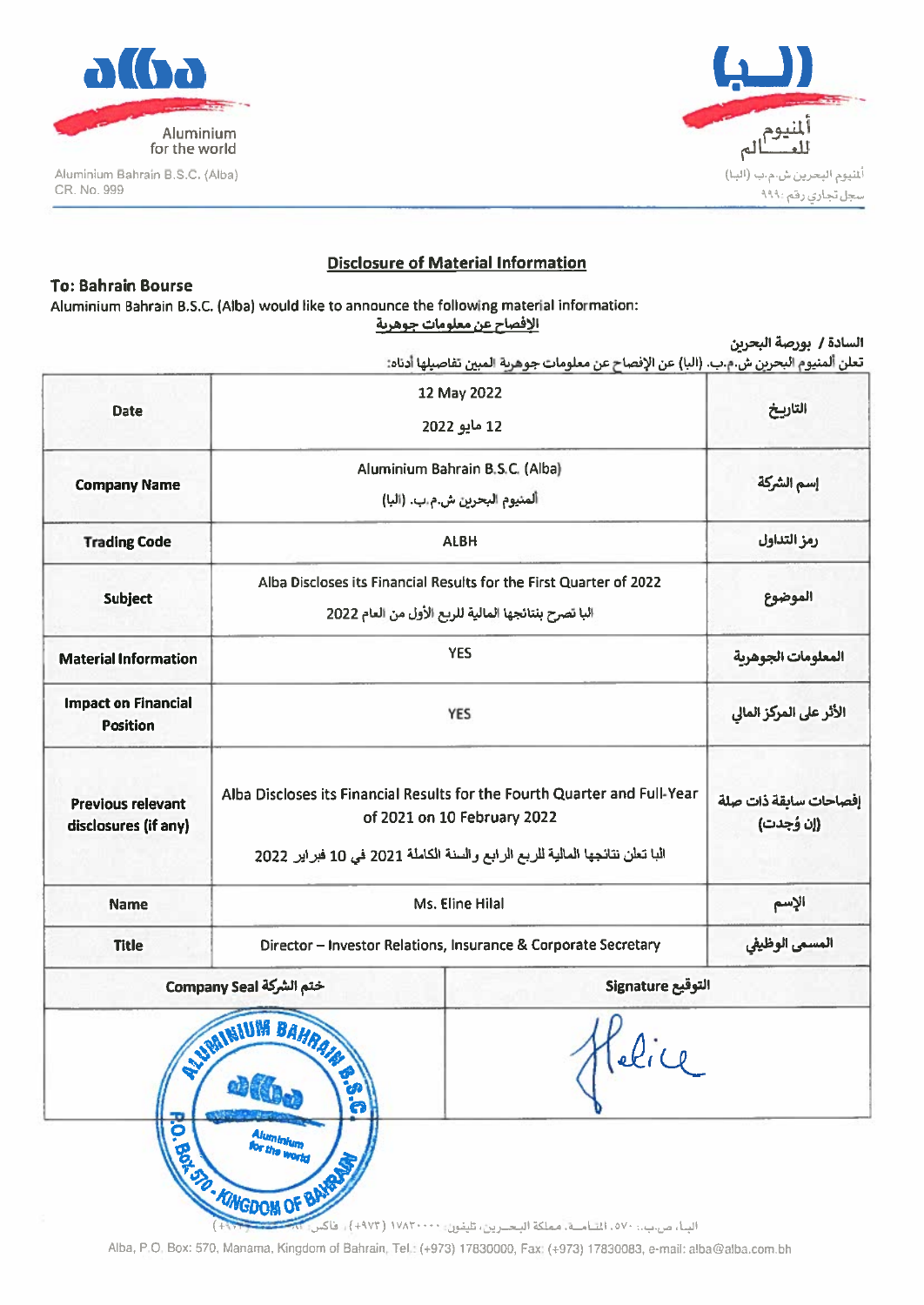

**Media Release** – Thursday 12 May 2022

### FOR IMMEDIATE RELEASE MANAMA (ALBH)

Aluminium Bahrain B.S.C. (Alba) (Ticker Code: ALBH) presents its financial results as per the International Financial Reporting Standards (IFRS) accounting rules. All investors and reporters are requested to read Alba's First Quarter 2022 Condensed Consolidated Interim Financial Information which are posted at [www.albasmelter.com.](http://www.albasmelter.com/)

Alba's official press release and full set of Financial Statements are also available on [Bahrain Bourse website.](https://www.bahrainbourse.com/aluminum-bahrain-bsc) Alba's Financial Results for the First Quarter of 2022 are summarized below:

# *Alba Discloses its Financial Results for the First Quarter of 2022*

# **Q1 2022 Financial Performance**

Aluminium Bahrain B.S.C. (Alba) (Ticker Code: ALBH), the world's largest aluminium smelter w/o China, has reported a **Profit** of **BD146.8 million (US\$390.4 million)** for the first quarter of 2022, **up by 181% Year-over-Year (YoY)**, versus a Profit of BD52.2 million (US\$138.8 million) for the same period in 2021. The Company reported **Basic and Diluted Earnings Per Share** of **fils 104** versus fils 37 for the same period in 2021.

The **Total Comprehensive Income** for Q1 2022 stood at **BD156 million (US\$415 million)** versus BD58.4 million (US\$155.4 million) for the same period in 2021 -- **up by 167% YoY**. **Gross Profit for Q1 2022** was **BD178 million (US\$473.4 million)** versus BD80.5 million (US\$214.1 million) for the same period in 2021 - **up by 121% YoY.** 

With regards to the **Revenue** in Q1 2022, Alba generated **BD455 million (US\$1,210 million)** versus BD302.7 million (US\$805.1 million) in Q1 2021 -- **up by 50% YoY**.

**Total Equity** as of 31 March 2022 stood at **BD1,585.3 million (US\$4,216.2 million)**, **up by 5%,** versus BD1,503 million (US\$3,997.4 million) as of 31 December 2021. **Total Assets** as of 31 March 2022 were **BD2,690.5 million (US\$7,155.6 million)** versus BD2,624.6 million (US\$6,980.3 million) as of 31 December 2021 -- **up by 3%.**

Alba's top-line were driven by higher LME prices (56% YoY) and partially offset by lower Sales' volume (-0.3% YoY) while bottom-line for Q1 2022 was driven by higher top-line and partially impacted by higher Selling and Distribution Expenses.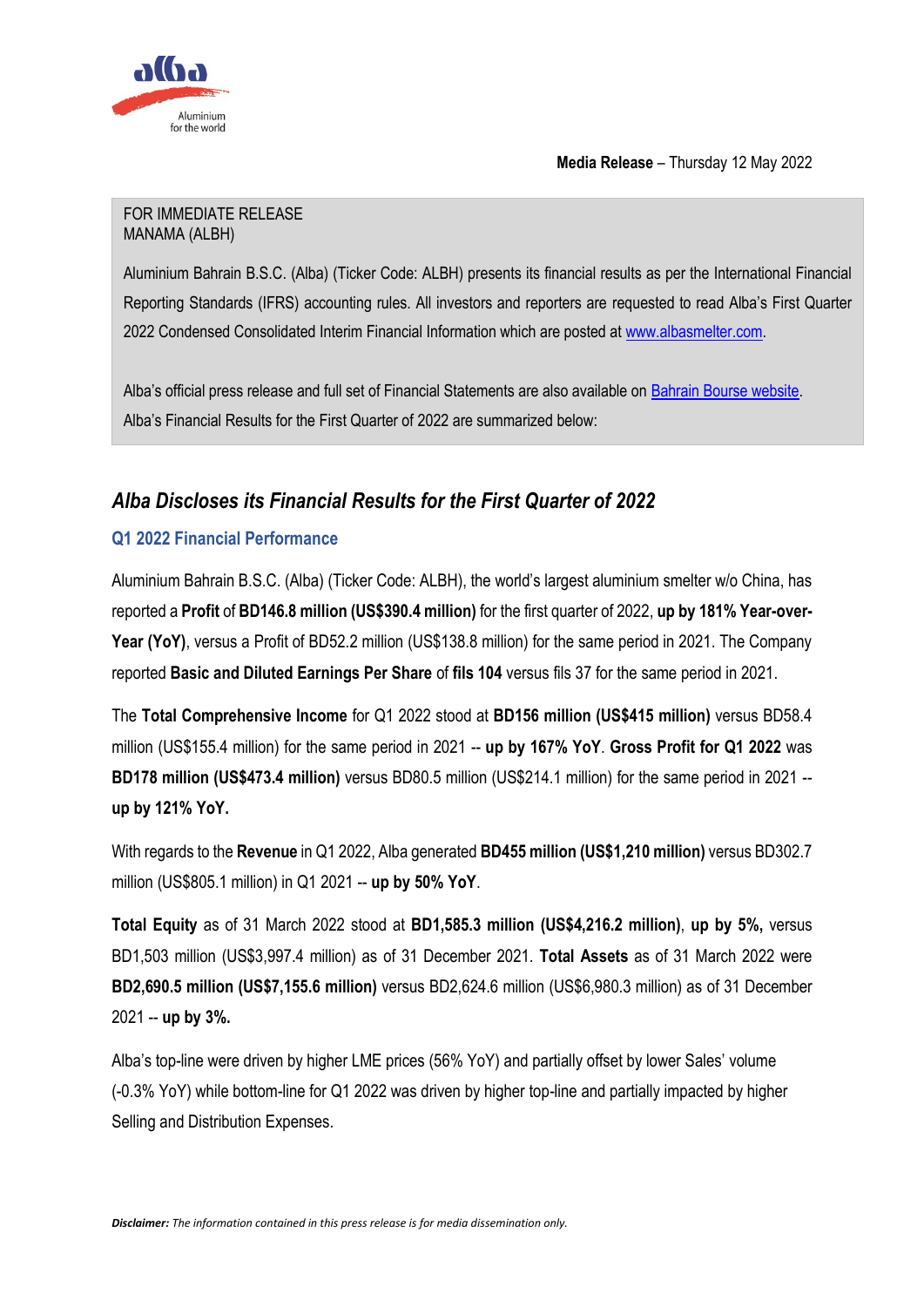

### **Industry Highlights**

### **Economics of War & World Consumption Flat (+1% YoY)**

- Having started to recover from COVID-19 pandemic, the Russo-Ukrainian war raised new challenges for commodities and created mixed market sentiment. Markets for commodities, foreign exchanges, equities and debt are all adjusting to the shock of war and the uncertainty. There will be severe economic consequences for Ukraine and Russia and, potentially, the global economy
- Middle East: Demand up by 5% YoY supported by higher consumption in Bahrain (+7% YoY), UAE (+5% YoY) & KSA (+5% YoY)
- US: Consumption up by 3% YoY supported by a surge in the construction and transport sectors despite higher costs and labour shortages
- Europe: Surging energy prices and prospect of energy supply disruptions have weighed on economic activity with auto sector feeling mostly the supply-chain strain (+2% YoY)
- China: Rising COVID-19 cases and slowdown in the property sector together with global impact of Russia-Ukraine conflict have prompted the government to loosen the fiscal policy -> flat consumption

### **World Market Supply Down by 2%**

- The war in Ukraine has flagged strong differences between China and the Rest of the World (ROW) with LME and SHFE prices moving in opposite directions
- Middle East supply up by 4% YoY (Bahrain up by 1% & UAE by 7% YoY)
- China: COVID lockdowns weighed on growth with supply down by 2% YoY
- Europe leads World ex-China output with its production down by 5% YoY as a result of higher energy prices
- World market deficit softened on slower global demand growth with China (-0.05 million MT) and w/o China (-0.4 million MT)

### **LME Price & Inventories**

LME-Cash averaged US\$3,267/t - up by 56% YoY & LME inventories remain low at ~0.6 million MT as of 31 March 2022 (down by 66% YoY).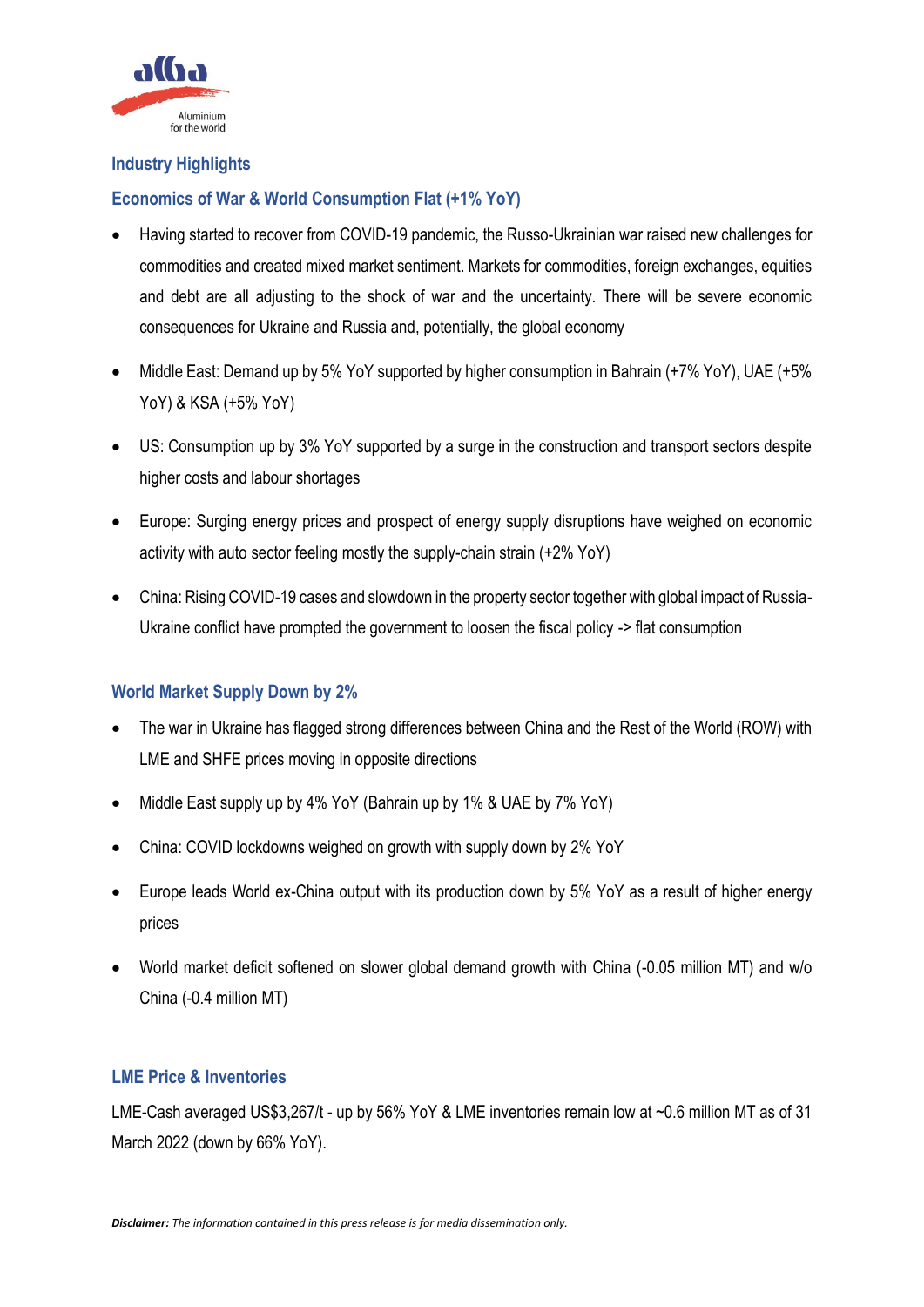

# **Alba Environment, Social and Governance (ESG) Highlights**

- Alba inked a MoU with Mitsubishi Heavy Industries to collaborate on opportunities to reduce Alba's carbon footprint
- Spent Pot Lining Treatment Plant in full operational swing to produce HiCal (125 tonnes were shipped to Thailand)
- Alba won British Safety Council's International Safety Award for calendar year of 2021
- Alba collaborates with BAPCO to implement Environment, Social and Governance (ESG) initiatives of common interest through signing a MoU
- Board Executive Committee renamed to Board Executive and ESG Committee
- Formation of CEO's ESG Taskforce Committee to evaluate ESG-linked initiatives associated with each of the 6 priorities (Decarbonisation; Green Energy & Aluminium; Circular Economy & Secondary Aluminium; Employee Welfare; Collaboration & Partnership; and Transparency, Communications and Due Diligence)
- 25 million safe working hours without LTI achieved on 30 April 2022

# **Alba Major Operational Highlights**

- Sales' volume topped 354,216 metric tonnes (MT), down by 0.3% YoY while Production reached 391,050 MT, up by 2.4% YoY
- Value Added Sales averaged 65% of the total shipments versus 62% in Q1 2021 [VAP: 230,467 MT up by 5.4% YoY]
- Al Hassalah achieved savings of US\$89 million (including US\$10 million one-off savings from working capital) – corresponding to US\$45/MT
- Natural gas price at US\$4/MMBTU till 31 March 2023
- Alba teamed with EtaPRO to use Digital Industry 4.0 and AI to improve its power stations' performance
- Alba signed a MoU with Emirates Global Aluminium to explore opportunities to creep Line 6 production and potentially deploy EGA technological expertise for the potential brownfield expansion of Potline 7
- Alba inked a MoU with Bahrain Polytechnic to develop higher educational opportunities for Bahraini nationals especially in various engineering disciplines
- Alba honoured its national employees who have completed 10, 20 and 30 years in service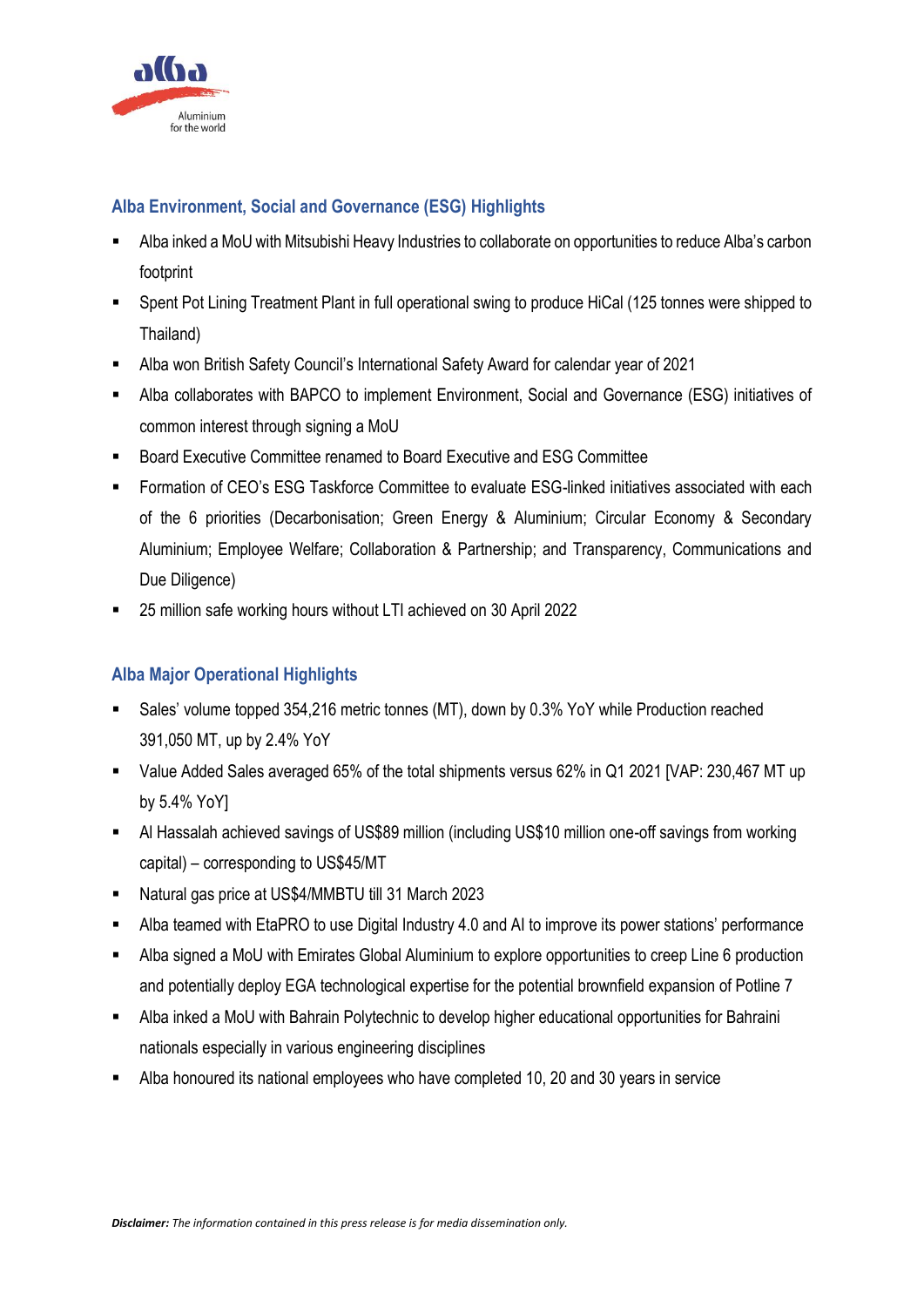

### **2022 Alba Priorities**

- Deliver on newly-launched ESG roadmap in line with Bahrain's Objectives for 'Net Zero Emissions' by 2060
- **Embed ESG in the Company's operations and processes as well as deliberate with various** stakeholders and partners potential ESG initiatives to further sustainable value across our valuechain
- Meet 2022 Production Target of 1,560,000 metric tonnes & deliver on AL HASSALAH savings' target of US\$100 Million by 2022-end
- Screen potential upstream opportunities to secure 1/3 Alumina requirements
- Capitalise on Aluminium Stewardship Initiative and Ecovadis Certifications to penetrate new markets & increase VAP sales to > 70%
- Accelerate the financial closure of PS5 Block 4 and progress with Solar Farm
- Progress with the pre-feasibility study for Line 7 smelter

Commenting on Alba's financial performance for the first quarter ended 31 March 2022, the Chairman of Alba's Board of Directors, Shaikh Daij Bin Salman Bin Daij Al Khalifa stated:

"We are off to a strong start in 2022 as we delivered another quarter of great results with a Profit of more than US\$390 million, exceeding our performance for the first half of 2021 (Profit for H1 2021: US\$385 million), reflecting the underlying momentum in our business as we capitalise on strong LME prices."

Adding further, Alba's Chief Executive Officer, Ali Al Baqali said:

"Thanks to our agile operations, we have been able to achieve for the first-time ever in a quarter an excellent performance on many fronts amidst the logistics' challenges.

I also take the opportunity to thank our workforce for achieving for the first time ever in our history 25 million safe working hours without LTI."

Alba Management will hold a conference call on Monday 16 May 2022 at 3 PM Bahrain Time to discuss its financial and operational performance for Q1 2022 as well as outline the Company's priorities for 2022 as it charts its ESG journey.

### **ENDS**

### **Photo Caption**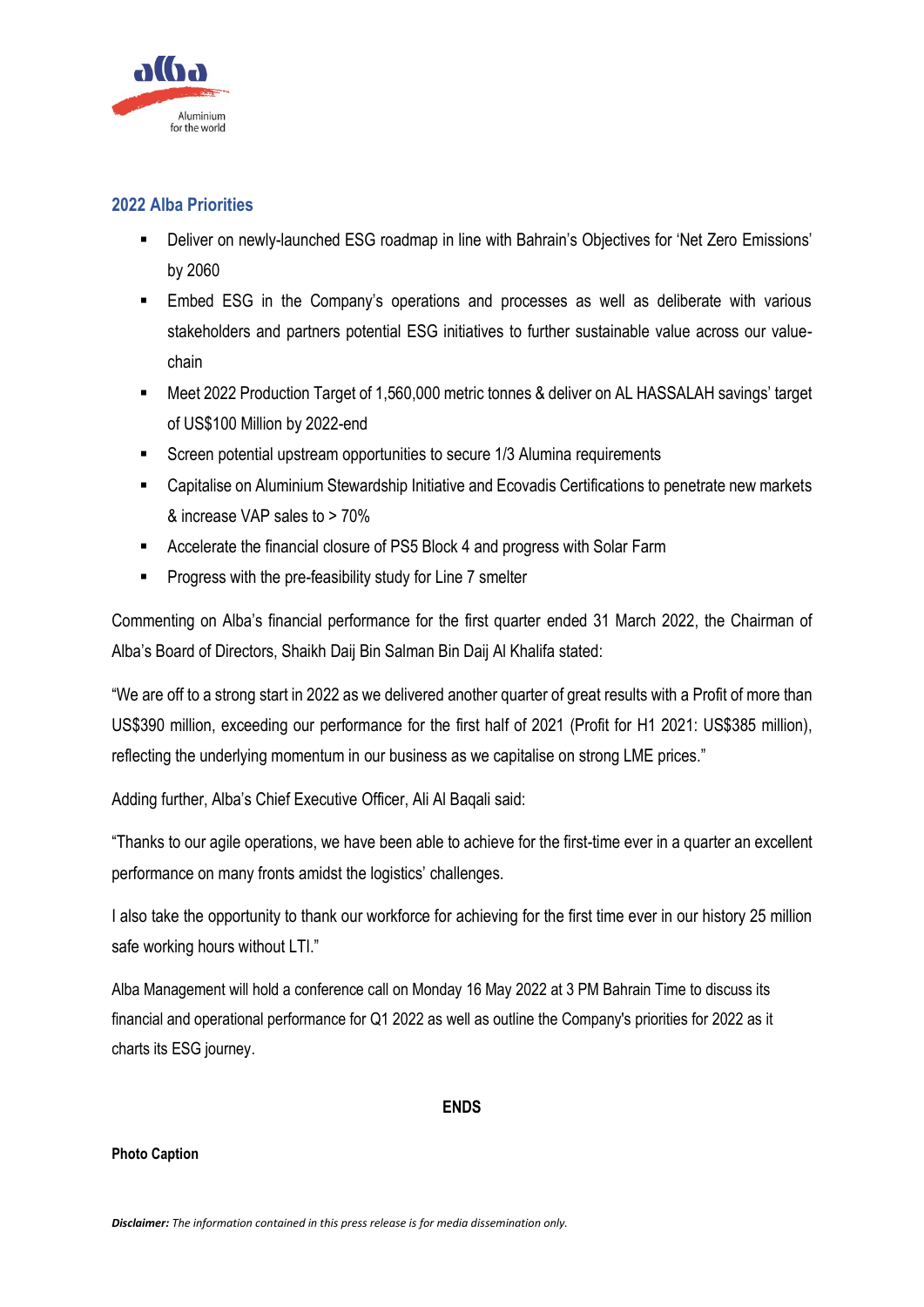

Chairman of Alba's Board of Directors Shaikh Daij Bin Salman Bin Daij Al Khalifa Alba's Chief Executive Officer, Ali Al Baqali

#### **About Aluminium Bahrain B.S.C. (Alba) [Ticker: ALBH]**

Starting as a 120,000 tonnes per annum smelter in 1971, Alba, today, is the world's largest aluminium smelter ex-China with a production of more than 1.561 million metric tonnes per annum (2021). Its diverse product portfolio of Standard and Value-Added Products (VAP)s are exported to more than 240 global customers through its sales offices in Europe (Zurich), Asia (Hong Kong & Singapore) and subsidiary office in the U.S. Alba is dual listed on Bahrain Bourse and London Stock Exchange and its shareholders are Bahrain Mumtalakat Holding Company B.S.C. © (69.38%), SABIC Industrial Investments Company (SIIC) (20.62%) and General Public (10%).

Over the last five decades, Alba has been a major contributor to the social, industrial, and economic development of the Kingdom of Bahrain. The Company is at the heart of a thriving Bahrain's aluminium sector, which accounts for approximately 12% of the country's GDP. Renowned for being an employer of choice, Alba is a model in Employee Training and Development and employs over 3,100 people across its operations (2021), of which 84% are Bahraini nationals. It is noteworthy that in 2021, Alba achieved more than 581,000 training- hours despite the challenges of COVID-19.

Alba is recognised as one of the top industrial companies in the world with high standards in **E**nvironment practices, **S**ocial contribution and Corporate **G**overnance. Over 50 years, the Company has invested into projects that had a positive impact on the society in which it operates. More recently, Alba's US\$37.5 million zero-waste Spent Pot Lining Treatment Plant, the upcoming 5-plus MW Solar Farm Project and strategic role in the future Aluminium Downstream Park are a testimony of Alba's Sustainability Roadmap that will meet the goals of Bahrain's Economic Vision 2030 as well as the Net Zero Carbon targets led by HRH the Crown Prince and Prime Minister of Bahrain in COP26 summit. In addition, globally-recognised certifications such as ISO 9001, ISO 14001, ISO 27001, ISO 45001, IATF 16949:2016 and ASI Performance Standard Certification and Ecovadis attest to Alba's actions to produce aluminium responsibly and sustainably.

Safety of its employees and contractors' workforce remains Alba's top priority. Over the years, the Company has maintained an excellent track record in Safety and Health for which it has won prestigious international awards such as the RoSPA Gold Award (9 years in a row) and International Safety Award with Merit from British Safety Council in 2020. Alba stayed strong on its journey of Safety Excellence by topping more than 25 million safe working-hours without any Lost Time Injury (LTI) by 30 April 2022.

Alba has also been recognised internationally for its strong values and operating excellence, with the most recent ones being top ESG performer in Bahrain by ESG Invest; Safeguard Label from Bureau Veritas; and Best Corporate Governance Award by Ethical Boardroom. For more information on Alba, please visi[t www.albasmelter.com](http://www.albasmelter.com/)

#### **Alba External Grievance Mechanism**

.

Alba's External Grievance Mechanism receives and facilitates the resolution of any affected communities' concerns and grievances about Alba's Environment and Social (E&S) performance. External grievances about Alba's E&S performance can be logged via the Alba Integrity [Line](https://www.albasmelter.com/About%20Alba/Code-of-Conduct/Pages/default.aspx) - an independently operated confidential reporting hotline in multiple languages - via a toll-free phone system or via the intranet 24 hours a day.

#### **Alba Response to COVID-19 Pandemic**

Alba's response strategy to COVID-19 was initiated back to January 2020 in line with the guidelines of Bahrain National Taskforce for Combating Coronavirus (COVID-19). The Company was able to maintain safe operations throughout 2021 thanks to its nimble workforce – employees and contractors' personnel.

#### **For further details, please contact:**

Eline Hilal Director, Investor Relations, Insurance & Corporate Secretary Investor Relations Department **Tel:** (973) 1783 5100 **E-mail:** [eline.hilal@alba.com.bh](mailto:eline.hilal@alba.com.bh) **Website:** [www.albasmelter.com](http://www.albasmelter.com/)

**Follow us on:**  <http://www.twitter.com/Alba4World> <http://www.facebook.com/Alba4World> <http://www.instagram.com/Alba4World> <http://www.linkedin.com/company/aluminium-bahrain> <http://www.youtube.com/Alba4World>

*Disclaimer: The information contained in this press release is for media dissemination only.*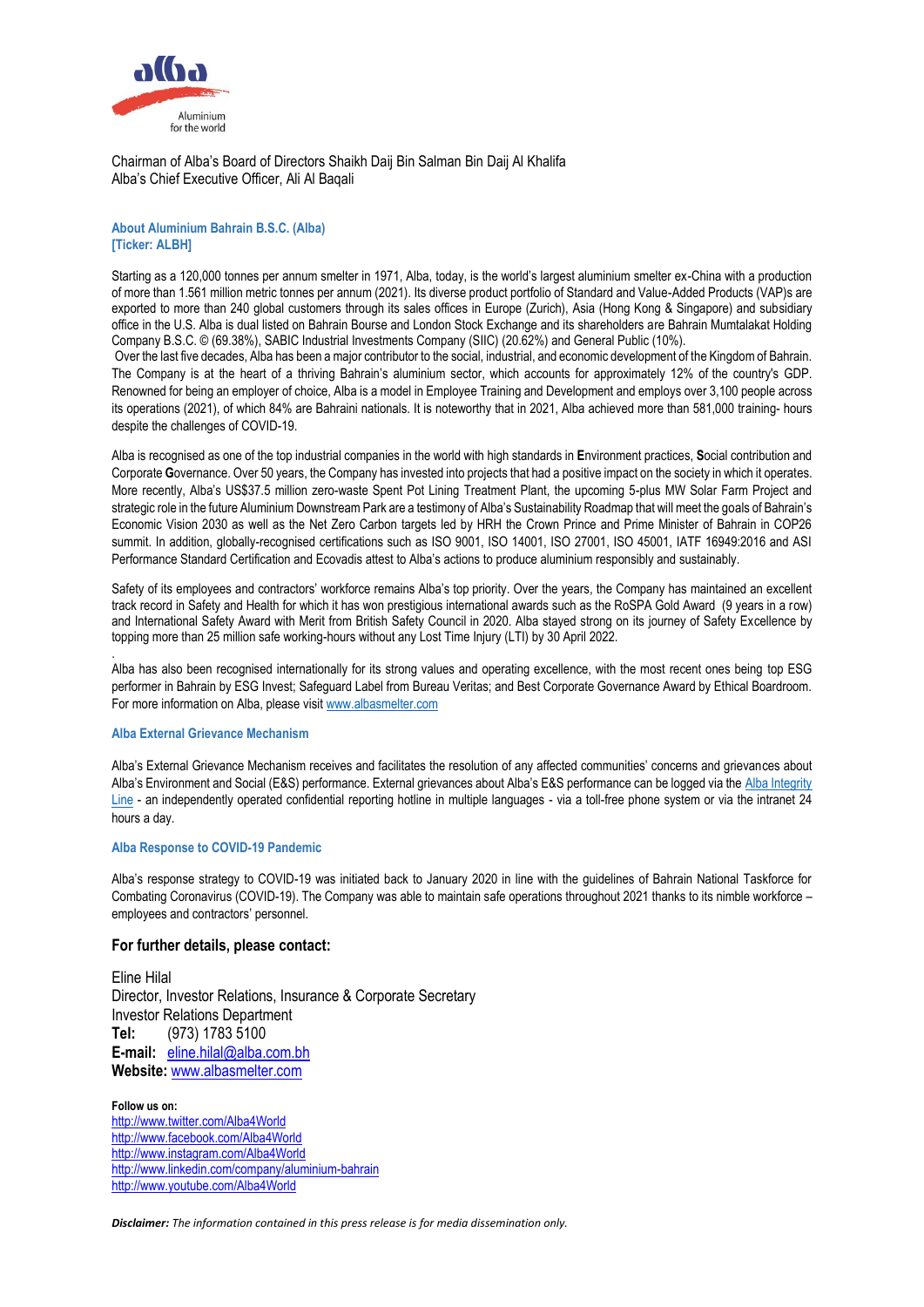



**Scan the above to access Alba Website**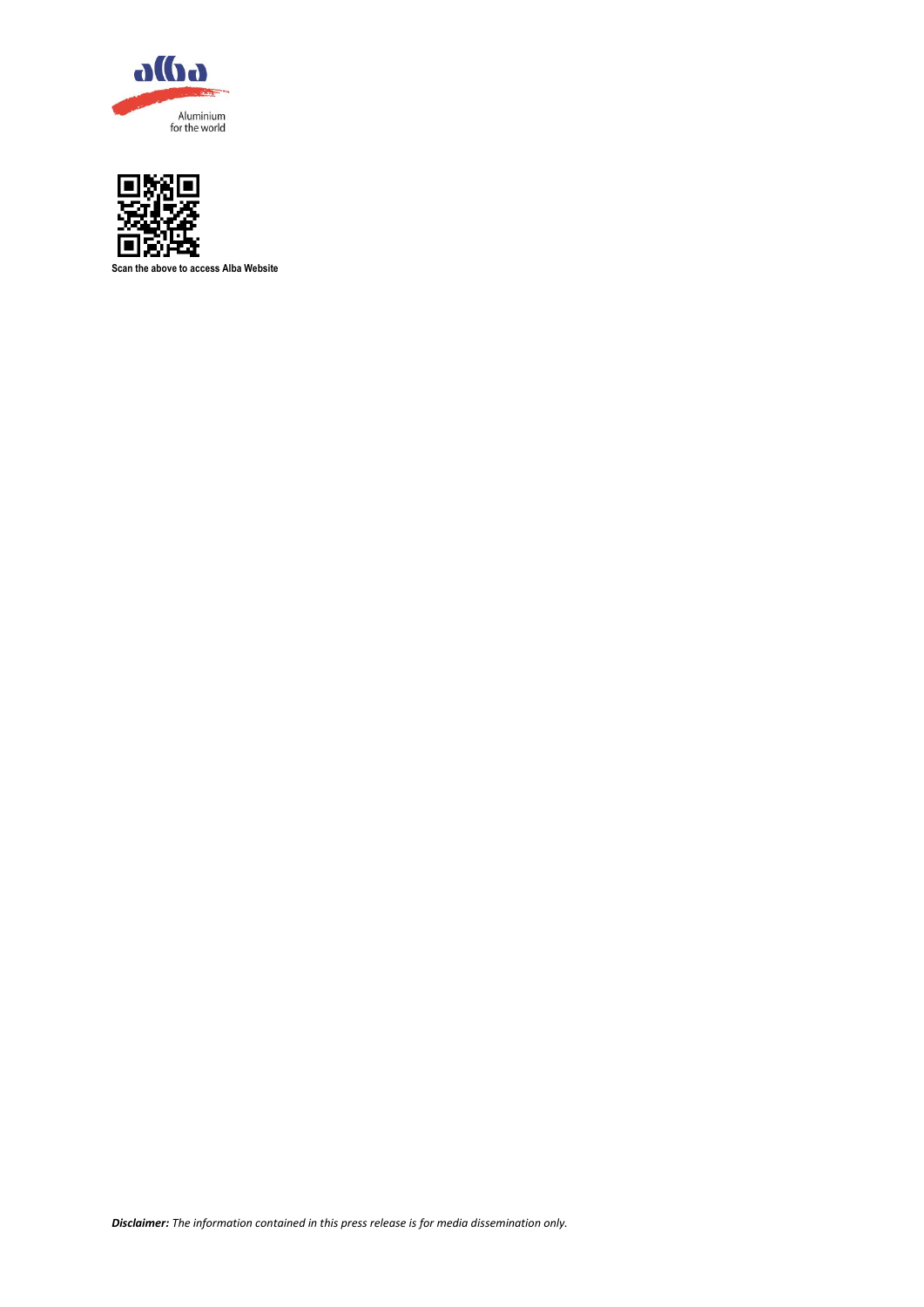

**خبر صحفي للنشر** – الخميس 12 مايو 2022

للنشر الفوري المنامة )ALBH)

شركة ألمنيوم البحرين ش.م.ب. )البا( )الرمز: ALBH )تقدم نتائجها المالية وفق القوانين المحاسبية المقررة بموجب المعايير الدولية لإعداد التقارير المالية (IFRS). يرجى من جميع المستثمرين والصحفيين الاطلاع على المعلومات المالية المرحلية الموحدة المختصرة لشركة البا للربع الأول من العام 2022 على موقع الشركة www.albasmelter.com

كما يمكن الرجوع أيضًا للخبر الصحفي الرسمي لشركة البا والمعلومات المالية الكاملة على الموقع الإلكتروني لبورصة .[www.bahrainbourse.com](http://www.bahrainbourse.com/) البحرين

وفي ما يلي ملخص للنتائج المالية لشركة البا خالل الربع األول من العام 2022

# **البا تصرح ب نتائجها المالية للربع األول من العام** *2022*

### **األداء المالي للربع األول لعام 2022**

أعلنت شركة ألمنيوم البحرين ش.م.ب. )البا( )الرمز: ALBH)، أكبر مصهر لأللمنيوم في العالم باستثناء الصين، عن **ربح** بلغ 1**46.8 مليون دينار بحريني (390.4 مليون دولار أمريكي) خلال الربع الأول من العام 2022، مسجلاً ا<b>رتف**اعًا **بلغ %181 على أساس سنوي**، مقابل ربح بلغ 52.2 مليون دينار بحريني )138.8 مليون دوالر أمريكي( لنفس الفترة من العام .2021 وأعلنت الشركة عن **عائد أساسي ومخفض** بقيمة **104 فل ًسا للسهم الواحد** مقابل عائد أساسي ومخفض بقيمة 37 فلسًا للسهم الواحد لنفس الفترة من العام 2021.

وبلغ **مجموع الربح الشامل** خالل الربع األول من العام 2022 ما قيمته **156 مليون دينار بحريني )415 مليون دوالر أمريكي(** مقابل 58.4 مليون دينار بحريني )155.4 مليون دوالر أمريكي( لنفس الفترة من العام 2021 – أي **بارتفاع بلغ %167 على أساس سنوي**. وبلغ **إجمالي الربح للربع األول من العام 2022** ما قيمته **178 مليون دينار بحريني )473.4 مليون دوالر أمريكي(** مقابل 80.5 مليون دينار بحريني )214.1 مليون دوالر أمريكي( لنفس الفترة من العام 2021 – أي **بارتفاع بلغ %121 على أساس سنوي**.

إخالء المسؤولية: المعلومات الواردة في هذا البيان الصحفي مخصصة للنشر في وسائل اإلعالم فقط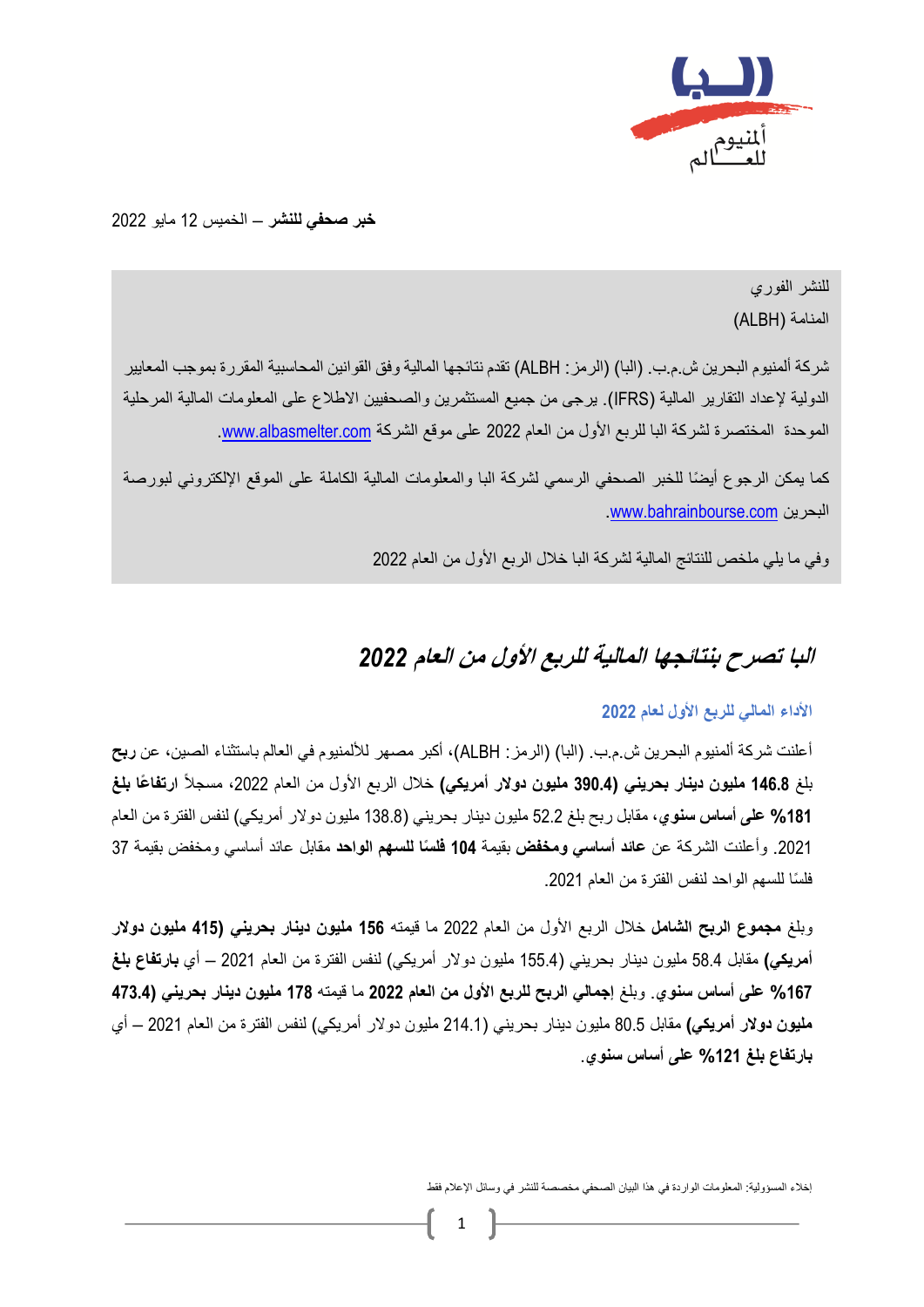

وعلى صعيد **اإليرادات** للربع األول من العام ،2022 حققت البا ما قيمته **455 مليون دينار بحريني )1,210 مليون دوالر أمريكي(** مقابل 302.7 مليون دينار بحريني )805.1 مليون دوالر أمريكي( خالل الربع األول لعام 2021 – أي **بارتفاع بلغ %50 على أساس سنوي**.

وبلغ **مجموع حقوق الملكية** حتى تاريخ 31 مارس 2022 ما قيمته **1,585.3 مليون دينار بحريني )4,216.2 مليون دوالر أمريكي)،** مسجلاً ا**رتفاعًا بلغ 5%،** وذلك مقابل 1,503 مليون دينار بحريني (3,997.4 مليون دولار أمريكي) حتى تاريخ 31 ديسمبر .2021 أما **مجموع الموجودات** حتى تاريخ 31 مارس 2022 فقد بلغ **2,690.5 مليون دينار بحريني )7,155.6 مليون دوالر أمريكي(** مقابل 2,624.6 مليون دينار بحريني )6,980.3 مليون دوالر أمريكي( حتى تاريخ 31 ديسمبر 2021 – أي **بارتفاع بلغ** .**%3**

وقد جاءت إيرادات الشركة مدفوعة بارتفاع الأسعار في بورصة لندن للمعادن (56% على أساس سنوي) ومتأثرة جزئيًا بانخفاض حجم المبيعات (-0.3% على أساس سنوي)، في حين جاءت أرباح الشركة للربع الأول من العام 2022 مدفوعة بارتفاع قيمة اإليرادات، ومتأثرة جزئيًا بزيادة نفقات عمليات البيع والتوزيع.

**أبرز أحداث الصناعة**

### **الوضع االقتصادي خالل الحرب وثبات االستهالك العالمي )%1+ على أساس سنوي(**

- مع بدء مسيرة التعافي من جائحة كوفيد-19، اندلعت الحرب الروسية الأوكرانية لتفرض تحديات جديدة بالنسبة لأسواق السلع الأساسية، وخلقت آراء متضاربة حول ظروف السوق. أسواق السلع الأساسية والبورصات الأجنبية واألسهم والديون جميعها تحاول التكيف مع آثار الحرب وعدم االستقرار. وسوف تكون العواقب االقتصادية وخيمة بالنسبة للدولتين، أو كر انيا ور وسيا، ومن المحتمل أن تكون كذلك أيضًا بالنسبة للاقتصاد العالمي ككل.
- الشرق الأوسط: ارتفاع الطلب بنسبة 5% على أساس سنوي، مدعوم بارتفاع الاستهلاك في البحرين (+7% على أساس سنوي)، الإمارات العربية المتحدة (+5% على أساس سنوي)، المملكة العربية السعودية (+5% على أساس سنوي(.
- الولايات المتحدة: ارتفاع الاستهلاك بنسبة 3% على أساس سنوي بدعم من زيادة الطلب في قطاعي الإنشاء والمواصلات، على الرغم من ارتفاع التكلفة ونقص الأيدي العاملة.
- أوروبا: ارتفاع أسعار الطاقة واحتمال توقف إمداداتها يلقيان بثقلهما على الأنشطة الاقتصادية، وقطاع السيارات هو الأكثر تضررًا نظرًا للضغوطات التي يواجهها في سلسلة التوريد (+2% على أساس سنوي).
- الصين: ارتفاع حالات كوفيد-19 وتراجع قطاع العقارات إلى جانب التأثير العالمي للصراع الروسي الأوكراني دفع بالحكومة لتخفيف سياستها المالية، واستقرار االستهالك.

إخالء المسؤولية: المعلومات الواردة في هذا البيان الصحفي مخصصة للنشر في وسائل اإلعالم فقط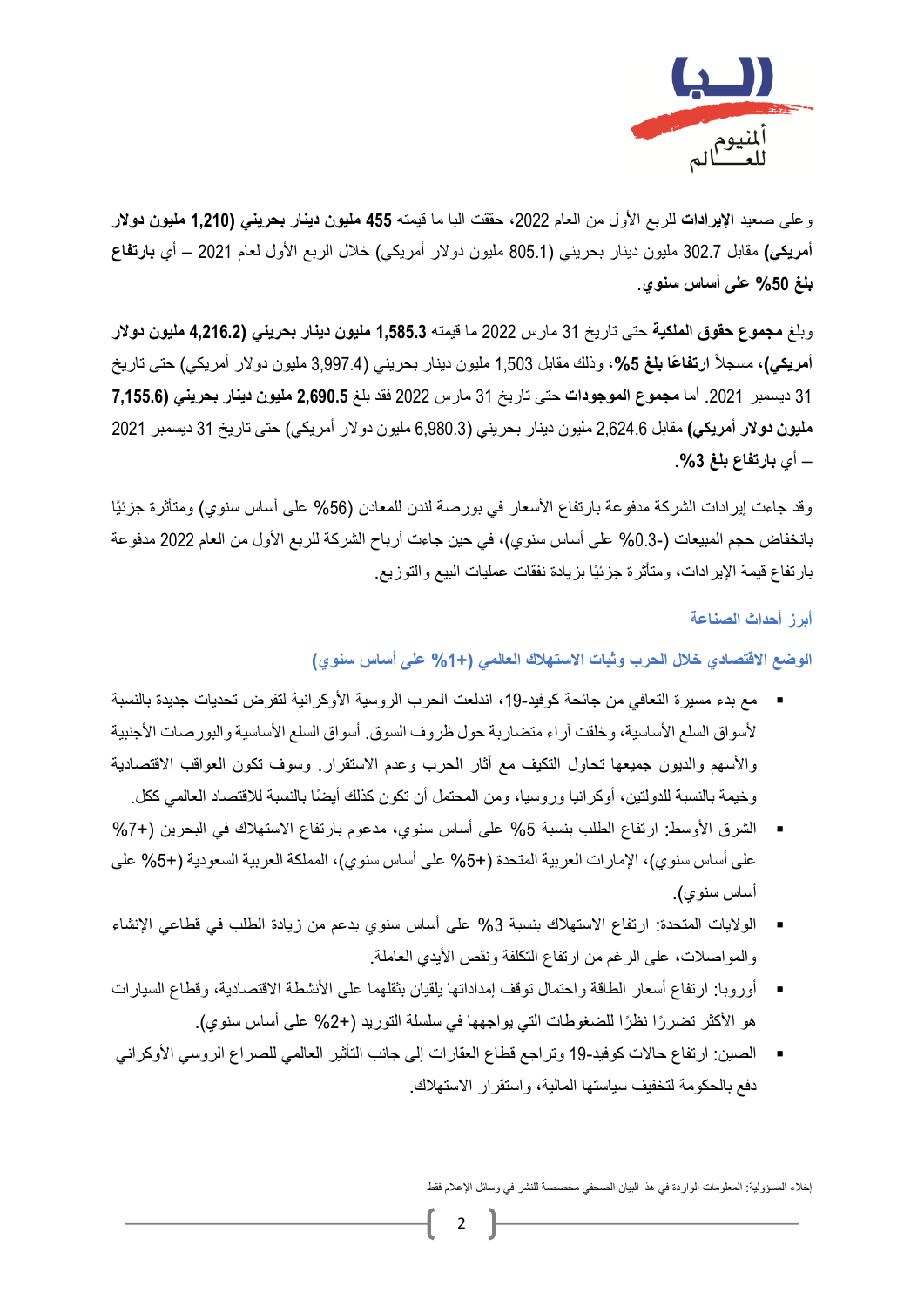

# **انخفاض اإلمداد في السوق العالمي بنسبة %2**

- لقد أوضحت الحرب في أوكرانيا اختلافات عميقة بين الصين وبقية دول العالم، مع تغير الأسعار في بورصة لندن للمعادن وبورصة شنغهاي للمعادن في اتجاهين متعاكسين.
- ارتفاع الإمداد في الشرق الأوسط بنسبة 4% على أساس سنوي (ارتفاع إمداد البحرين بنسبة 1% والإمارات العربية المتحدة بنسبة %7(.
	- الصين: أثر الإغلاق المرتبط بكوفيد-19 على النمو مع انخفاض الإمداد بنسبة 2% على أساس سنوي.
- تتصدر أوروبا الإنخفاض في الإنتاج العالمي خارج الصين حيث انخفض إنتاجها بنسبة 5٪ على أساس سنوي نتيجة الرتفاع أسعار الطاقة.
- العجز في السوق العالمي ينخفض مع تباطؤ نمو الطلب العالمي مع احتساب الصين )0.05- مليون طن متري( ودون احتسابها (−0.4 مليون طن متري).

# **األسعار والمخزون في بورصة لندن للمعادن**

تراوح معدل السعر النقدي في بورصة لندن للمعادن عند 3,267 دالر أمريكي/طن – أي بارتفاع بلغ %56 على أساس سنوي، واستمر المخزون في بورصة لندن للمعادن عند مستويات منخفضة حيث بلغ ~0.6 مليون طن متري حتى تاريخ 31 مارس 2022 (بانخفاض بلغ 66% على أساس سنوي).

### **أبرز أحداث الجوانب البيئية واالجتماعية والحوكمة في البا**

- وقعت البا مذكرة تفاهم مع شركة ميتسوبيشي للصناعات الثقيلة بهدف التعاون حول فرص خفض البصمة الكربونية لشركة البا.
- العمليات التشغيلية في مصنع معالجة بقايا بطانة خلايا الصهر تسير بكامل طاقتها لإنتاج مادة الهايكال (تم تصدير 125 طنًا من هذه المادة إلى تايلاند).
	- حصول البا على جائزة السلامة الدولية من مجلس السلامة البريطاني عن السنة التقويمية 2021.
- تعاون البا وبابكو من خالل توقيع مذكرة تفاهم لتنفيذ مبادرات في الجوانب البيئية واالجتماعية والحوكمة التي تخدم مصلحة الطرفين. إعادة تسمية اللجنة التنفيذية التابعة لمجلس اإلدارة، وذلك تحت مسمى اللجنة التنفيذية والمعنية بالجوانب البيئية واالجتماعية والحوكمة التابعة لمجلس اإلدارة
- تأسيس لجنة فريق عمل مختص بالجوانب البيئية والاجتماعية والحوكمة تحت قيادة الرئيس التنفيذي من أجل تقييم مبادرات الشركة في هذه الجوانب والمرتبطة بكل محور من المحاور الستة )إزالة الكربون، الطاقة النظيفة والألمنيوم الأخضر، الاقتصاد الدائري وصناعة الألمنيوم التحويلية، تعزيز رفاهية الموظفين، التعاون والشراكات، الشفافية والاتصالات واستيفاء المتطلبات).

إخالء المسؤولية: المعلومات الواردة في هذا البيان الصحفي مخصصة للنشر في وسائل اإلعالم فقط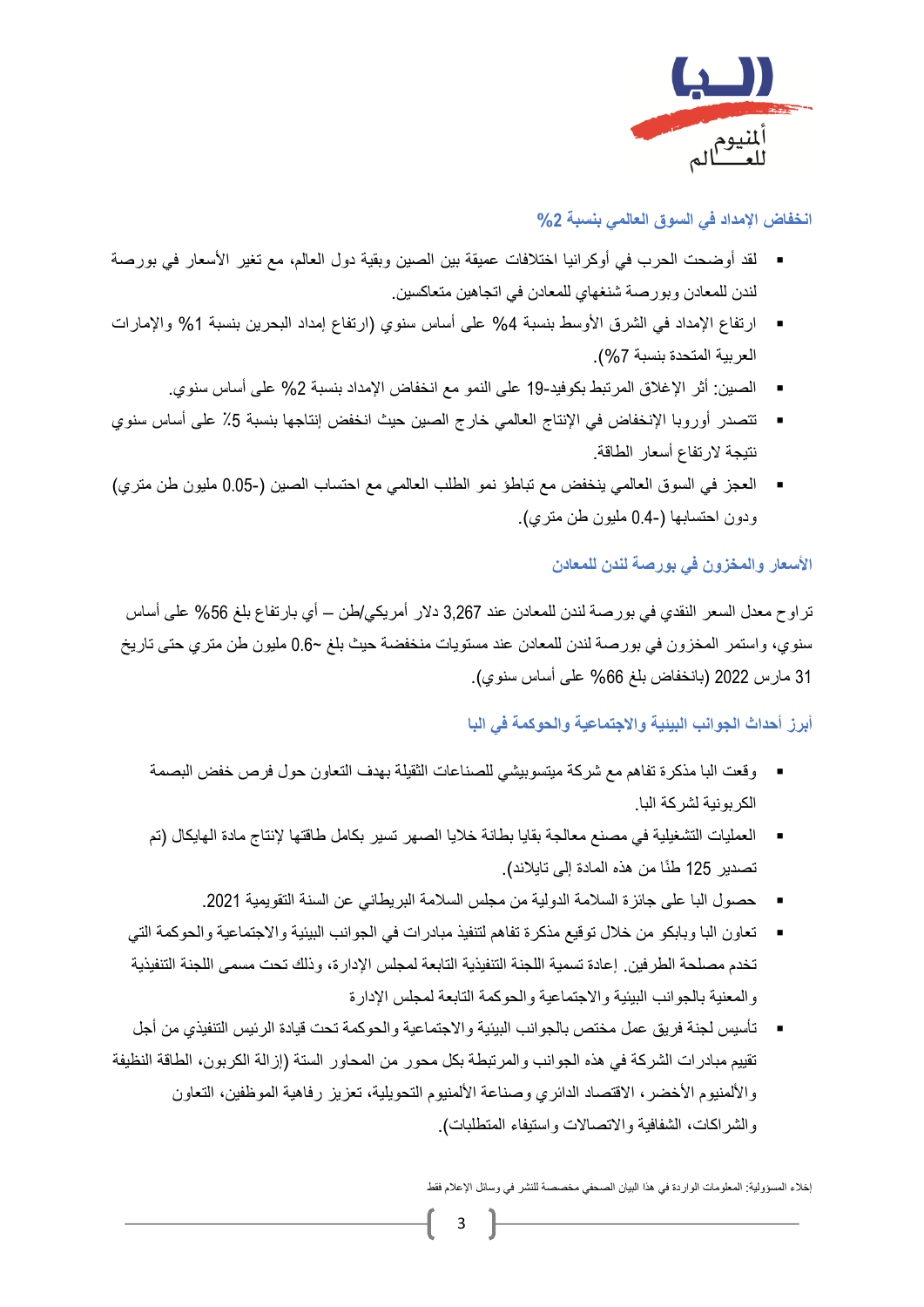

▪ تحقيق 25 مليون ساعة عمل آمنة دون أي إصابات مضيعة للوقت بتاريخ 30 أبريل .2022

# **:2021 أبرز أحداث األداء التشغيلي في البا**

- تجاوز حجم المبيعات ما قيمته 354,216 طن متري بانخفاض بلغ 0.3% على أساس سنوي، في حين بلغ الإنتاج 391,050 طن متري، مسجلاً ارتفاعًا بنسبة 2.4% على أساس سنوي.
- تراوح معدل مبيعات القيمة المضافة عند 65% من إجمالي الشحنات، وذلك مقابل 62% خلال الربع الأول من العام 2021 ]منتجات القيمة المضافة: 230,467 طن متري – بارتفاع بلغ %5.4 على أساس سنوي[.
	- حقق مشروع الحصالة وفورات بقيمة 89 مليون دولار أمريكي (ومن ضمنها وفورات لمرة واحدة من رأس المال العامل بقيمة 10 ملايين دولار أمريكي) – أي ما يعادل 45 دولار أمريكي/طن متري<sub>.</sub>
	- سوف يستمر سعر الغاز الطبيعي عند 4 دولار أمريكي/مليون وحدة حرارة بريطانية حتى تاريخ 31 مارس .2023
	- شراكة بين البا وشركة إيتابرو لتطبيق مبادئ الثورة الصناعية الرقمية الرابعة 4.0 والذكاء الاصطناعي من أجل تحسين أداء محطات الطاقة.
- توقيع البا مذكر ة تفاهم مع شركة الإمار ات العالمية للألمنيوم لبحث فرص زيادة الإنتاج في خط الصهر ِ السادس واالستفادة من الخبرة التقنية التي تتمتع بها الشركة اإلماراتية مع إمكانية المضي في مشروع التوسعة لخط الصهر السابع.
	- وقعت البا مذكرة تفاهم مع جامعة بوليتكنك البحرين من أجل تطوير فرص التعليم العالي للكوارد الوطنية وخصوصًا في المجالات الهندسية المتعددة.
		- كرمت البا كفاءاتها الوطنية من الموظفين الذين أمضوا 10، 20، و30 عامًا في خدمة الشركة.

### **أولويات البا لعام 2022**

- تحقيق أهداف خارطة طريق الجوانب البيئية والاجتماعية والحوكمة التي أطلقت مؤخرًا بما يتوافق وأهداف مملكة البحرين بتحقيق "الحياد الكربوني الصفري" بحلول عام 2060.
- دمج الجوانب البيئية والاجتماعية والحوكمة في عمليات الشركة التشغيلية والتفاوض مع مختلف الأطراف المعنية والشركاء حول إمكانية تطبيق مبادرات الجوانب البيئية واالجتماعية والحوكمة من أجل تعزيز القيمة المستدامة في مختلف مراحل سلسلة التوريد.
	- تحقيق هدف اإلنتا ج لعام 2022 والبالغ 1,560,000 طن متري، وتحقيق هدف الوفورات ضمن مشروع الحصالة بما قيمته 100 مليون دوالر أمريكي مع حلول نهاية العام .2022
		- بحث فرص االستثمار المتاحة في مجال توريد المواد الخام من أجل تأمين ثلث متطلبات األلومينا.

إخالء المسؤولية: المعلومات الواردة في هذا البيان الصحفي مخصصة للنشر في وسائل اإلعالم فقط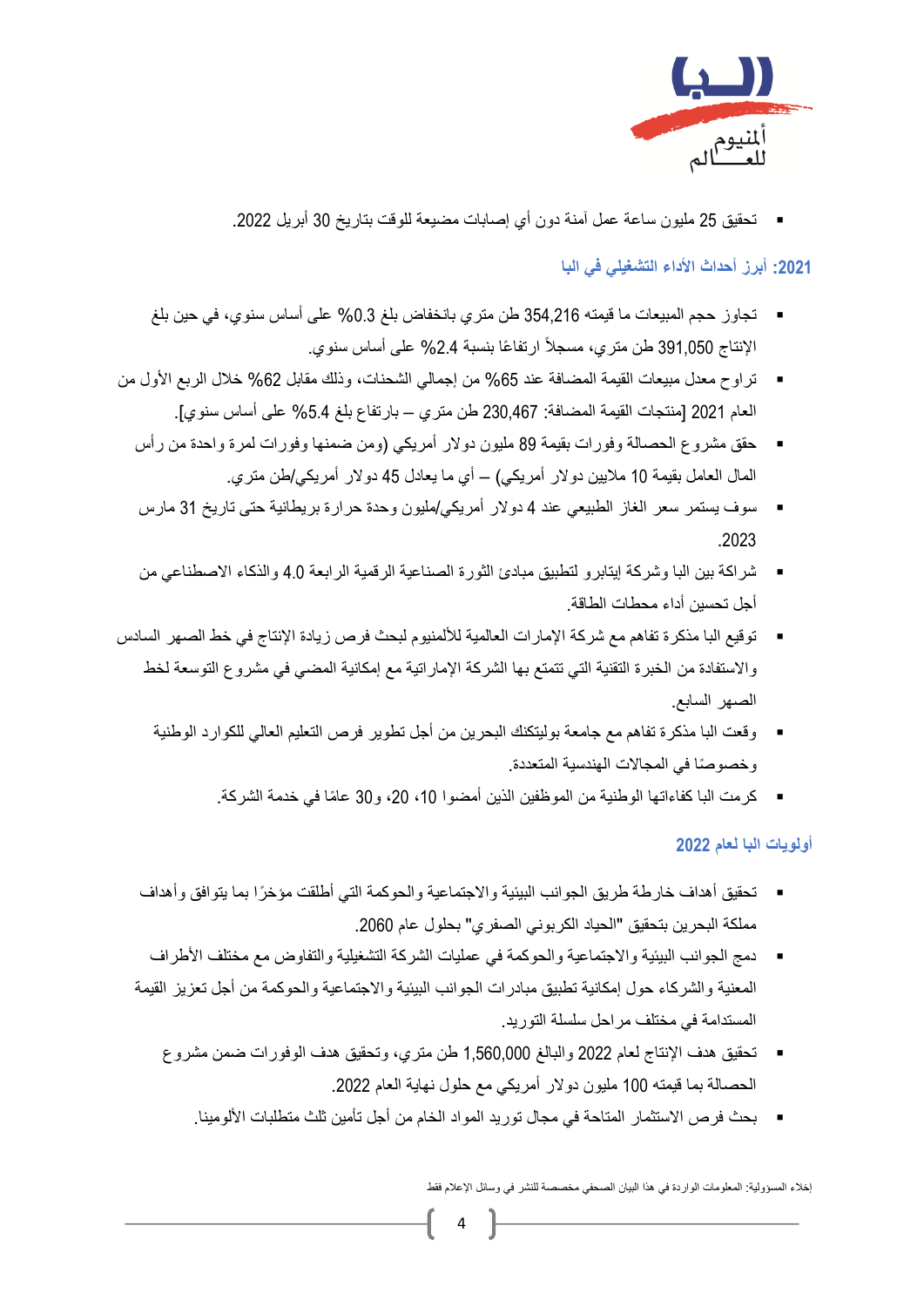

- الاستفادة من شهادتي مبادرة استدامة الألمنيوم (ASI) وإيكوفاديس (EcoVadis) من أجل دخول أسواق جديدة وز يادة مبيعات منتجات القيمة المضافة إلى أكثر من 70%.
- الإسراع في إجراءات تأمين التمويل لمشروع المجمع الرابع بمحطة الطاقة 5، والمضي في مشروع حديقة البا للطاقة الشمسية.
	- المضي في دراسة الجدوى األولية لخط الصهر السابع.

وفي تعليقه على أداء الشركة المالي خلال الربع الأول المنتهي بتاريخ 31 مارس 2022، صرح رئيس مجلس إدارة شركة البا الشيخ دعيج بن سلمان بن دعيج آل خليفة قائال:ً

"لقد شهدنا انطالقة قوية خالل العام 2022 بتحقيقنا لنتائج فصلية جيدة مع تسجيل ربح بلغ أكثر من 390 مليون دوالر أمريكي، متجاوزًا ما حققته الشركة خلال النصف الأول بالكامل لعام 2021 (إذ بلغ الربح خلال النصف الأول لعام 2021 ما قيمته 385 مليون دولار أمريكي)، الأمر الذي يعكس الزخم القوي لصناعة الألمنيوم، مع استفادتنا من ارتفاع الأسعار في بورصة لندن للمعادن".

ومن جانبه، صرح الرئيس التنفيذي لشركة البا علي البقالي قائال:ً

"لقد تمكنّا من تحقيق العديد من الإنجازات لأول مرة في نتائجنا الفصلية على العديد من الأصعدة، على الرغم من وجود التحديات اللوجستية، وذلك بفضل المرونة التي تتميز بها عملياتنا التشغيلية.

وأنتهز هذه الفرصة لأتقدم بجزيل الشكر للقوى العاملة بالشركة على تحقيق 25 مليون ساعة عمل آمنة دون أي إصابات مضيعة للوقت لأول مرة في تاريخ الشركة".

هذا وتعتزم إدارة الشركة عقد اجتماع هاتفي يوم اإلثنين الموافق 16 مايو 2022 في تمام الساعة الثالثة مسا ًء بتوقيت مملكة البحرين لمناقشة الأداء المالي والتشغيلي للشركة خلال الربع الأول لعام 2022، وتحديد أولويات الشركة لعام 2022 مع مضيها في مسيرة الجوانب البيئية واالجتماعية والحوكمة.

**انتهى** 

**تعليق الصور:** 

رئيس مجلس إدارة شركة البا – الشيخ دعيج بن سلمان بن دعيج آل خليفة. الرئيس التنفيذي لشركة البا – علي البقالي.

> **نبذة عن شركة ألمنيوم البحرين ش.م.ب. )البا( ]رمز التداول:** ALBH **]**

إخالء المسؤولية: المعلومات الواردة في هذا البيان الصحفي مخصصة للنشر في وسائل اإلعالم فقط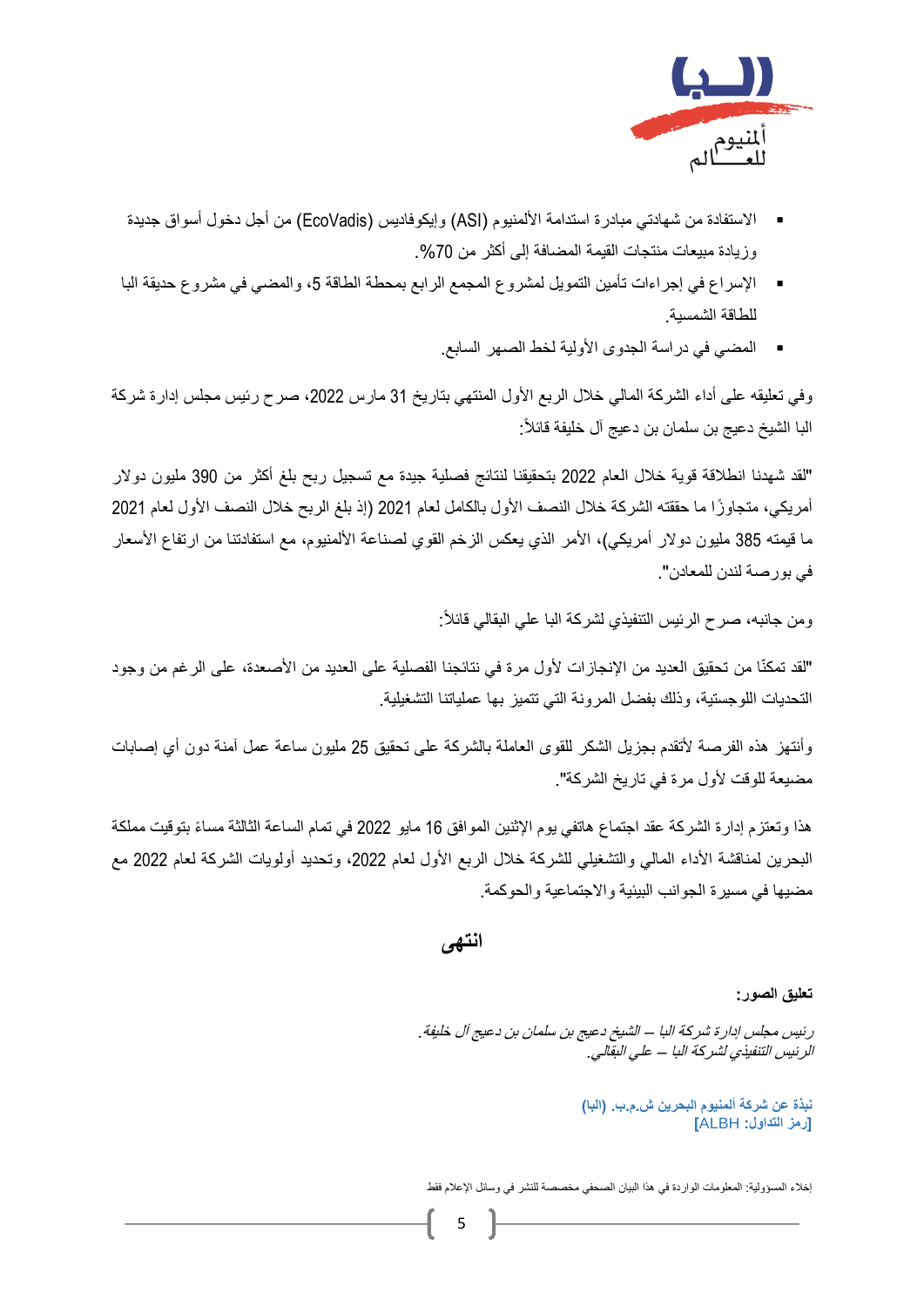

بدأت شركة البا عملياتها التشغيلية في عام 1971 بطاقة إنتاجية بلغت 120 ألف طن متري سنويًا، وتُعد اليوم البا أكبر مصهر لأللمنيوم في العالم باستثناء الصين مع إنتاج سنوي يتجاوز 1.561 مليون طن متري (2021). وتقوم البا بتصدير إنتاجها من المنتجات الأساسية ومنتجات القيمة المضافة إلى أكثر من 240 عميلاً حول العالم عبر مكاتب مبيعاتها في أوروبا (زيورخ) وآسيا (هونغ كونغ وسنغافورة) والشركة التابعة لها في الولايات المتحدة الأمريكية. كما أن البا مدرجة في كل من بورصة البحرين وسوق لندن للأوراق المالية، والمساهمون فيها هم كل من شركة ممتلكات البحرين القابضة ش.م.ب. )مقفلة( )%69.38(، وشركة سابك لالستثمارات الصناعية )%20.62(، والجمهور العام (10%).

على مدى العقود الخمسة الماضية، ساهمت البا بشكل رئيسي في التنمية الاجتماعية والصناعية والاقتصادية بمملكة البحرين، وتعتبر القلب النابض لقطاع الألمنيوم المزدهر في البحرين، والذي يمثل حوالي 12% من الناتج المحلي الإجمالي للمملكة. وتحظى البا بسمعة مرموقة في مجال توظيف الكفاءات البحرينية، وتمثل نموذجًا يُحتذى به في تدريب وتطوير مواردها البشرية. وتضم الشركة أكثر من 3,100 موظفٍ (2021)، بنسبة بحرنة تبلغ 84%. وشهد العام 2021 تسجيل الشركة لأكثر من 581 ألف ساعة تدريبية بالرغم من التحديات التي فرضتها جائحة كوفيد-19.

تعتبر البا واحدة من أبرز الشركات الصناعية في العالم، حيث تلتزم بمعايير عالية في الممارسات البيئية والمسؤولية االجتماعية وحوكمة الشركات. وعلى مدار 50 عامًا، استثمرت الشركة في العديد من المشاريع التي كان لها أثر إيجابي بالغ على المجتمع. ويمثل مصنع معالجة بقايا بطانة خلايا الصهر (دون أي مخلفات) البالغة تكلفته 37.5 مليون دولار والمشروع القادم لإنشاء حديقة الطاقة الشمسية لتوليد ما يزيد عن 5 ميغا واط من الطاقة النظيفة، إلى جانب دور الشركة االستراتيجي في المنطقة المستقبلية للصناعات التحويلية خير دليل على مضي البا قدًما في خطة االستدامة التي وضعتها بما يتماشى مع أهداف الرؤية االقتصادية لمملكة البحرين 2030 وأهداف الحياد الكربوني الصفري التي تبنتها حكومة مملكة البحرين بقيادة سمو ولي العهد رئيس مجلس الوزراء في المؤتمر السادس والعشرين لألطراف في اتفاقية األمم المتحدة اإلطارية بشأن تغير المناخ )26COP). وباإلضافة إلى ذلك، فإن مختلف الشهادات الدولية التي حصلت عليها الشركة مثل آيزو ،9001 وآيزو ،14001 وآيزو ،27001 وآيزو ،45001 وشهادة معيار 16949:2016 IATF الخاص بنظام إدارة الجودة لصناعة السيارات، وشهادتي مبادرة استدامة األلمنيوم )ASI)، وإيكوفاديس، خير شاهد على التزام البا بأفضل الممارسات المسؤولة والمستدامة إلنتاج األلمنيوم.

وتبقى سالمة الموظفين وعمال المقاولين على رأس أولويات البا. فمع مرور السنين، حافظت الشركة على سجل متميز في مجال السالمة والصحة وفازت بجوائز دولية مرموقة مثل الميدالية الذهبية من روسبا 2022 (للسنة التاسعة على التوالي) وجائزة السلامة الدولية مع الاستحقاق من مجلس السلامة البريطاني في عام 2020. وأكدت البا تميزها في السلامة من خلال تحقيق أكثر من 25 مليون ساعة عمل آمنة دون أي إصابات مضيعة للوقت بتاريخ 30 أبريل .2022

كما حظيت البا بالتقدير الدولي نظير قيمها وتميزها التشغيلي، وكان أحدث إنجازاتها في هذا المجال تصدرها لقائمة شركة Invest ESG لتقييم الجوانب البيئية والاجتماعية والحوكمة في البحرين، وحصولها على شهادة SafeGuard من شركة بيرو فيريتاس، فضلأ عن حصولها على جائزة أفضل مؤسسة في حوكمة الشركات من Boardroom Ethical.

للمزيد من المعلومات عن البا، يرجى زيارة موقع الشركة على شبكة الإنترنت www.albasmelter.com.

### **آلية التظلم الخارجي**

يمكن إرسال التظلمات الخارجية المتعلقة بالأداء البيئي والاجتماعي لشركة البا على رابط [خط البا للنزاهة](https://www.albasmelter.com/About%20Alba/Code-of-Conduct/Pages/default.aspx) – وهو خط إبلاغ سري متعدد اللغات ويدار بشكل مستقل، سواءً باستخدام خط المهاتف المجاني أو الإنترنت وذلك على مدار الساعة يومياً.

### **استجابة البا لجائحة كوفيد19-**

جاءت استراتيجية االستجابة لشركة البا في وقت مبكر منذ يناير 2020 مع بدء انتشار الجائحة بما يتماشى وإرشادات الفريق الوطني للتصدي لفيروس كورونا (كوفيد-19). وتمكنت الشركة من الحفاظ على سير عملياتها التشغيلية خلال العام 2021 بفضل مرونة القوى العاملة لديها من موظفين وعمال المقاولين.

### **لمزيد من التفاصيل، يرجى االتصال بـ:**

إخالء المسؤولية: المعلومات الواردة في هذا البيان الصحفي مخصصة للنشر في وسائل اإلعالم فقط